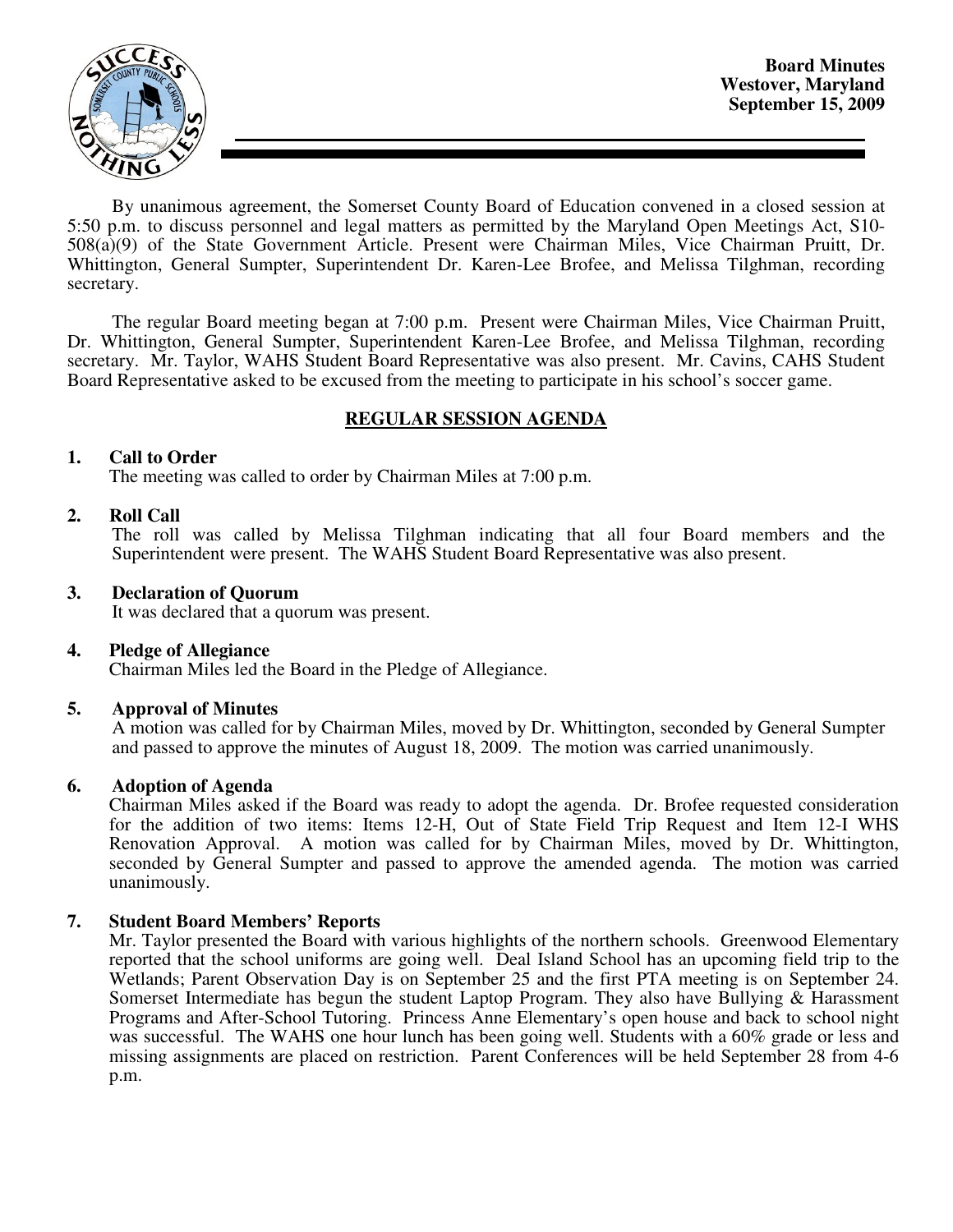### **8. Audited Financial Statement Presentation**

Ms. Miller introduced auditor Mr. Hickman. Mr. Hickman provided a brief summary of the auditing results. We are in compliance with no material or funding weaknesses. We have a strong undesignated fund balance and a good reserve. Mr. Hickman expressed some concern for Food Services stating that revenues were down along with food sales. The Board was encouraged to read the management narrative which provides a good explanation of the audit. The Board and staff were thanked for all their help, cooperation and promptness.

 It was moved by Dr. Whittington, seconded by Vice Chairman Pruitt and passed to approve the Audited Financial Report presented by Mr. Hickman. The vote was carried unanimously.

### **9. Public Participation**

There was no public participation.

### **10. JM Tawes Career and Technology Center Report**

Mr. Webster presented the JM Tawes Career and Technology Center report. There has been a 30% increase in CTE class enrollment. Brochures explaining the programs offered at Tawes were distributed to each Board member. The ALC program began the 2009-2010 school year with eleven students, there are now thirteen. A student has to keep their grades up and earn twenty-two points to exit the ALC. Students transferring from other counties will continue the discipline actions from the exiting school when entering Somerset's ALC. Dr. Whittington showed concern that students entering from another school with discipline referrals should not be labeled. He also questioned the Center's academics and stated that general perception of VoTech classes were for low level learners. Mr. Webster stated that this perception was changing. Dr. Brofee stated that an academic Crisfield Academy and High School student had just recently transferred to Washington Academy and High School so that her schedule would allow her to continue her involvement in CTE's Nursing Program.

## **11. OLD BUSINESS**

#### **A. Facilities**

#### **Capital Improvement Plan**

 A motion was called for by Chairman Miles, moved by General Sumpter, seconded by Dr. Whittington and passed to approve Mr. Daugherty's Capital Improvement Plan. The motion was carried unanimously.

#### **Comprehensive Maintenance Plan**

 A motion was called for by Chairman Miles, moved by Vice Chairman Pruitt and seconded by Dr. Whittington to approve the Comprehensive Maintenance Plan. The motion was carried unanimously.

#### **B. Transportation Report**

Mr. Daugherty showed a presentation on the breakdown of bus contractors and their routes. The Board was informed that buses are allowed to travel out of state with Board approval. Each bus contractor can have 10% or 4 buses per contract. Dr. Whittington questioned the procedure of bus contracting when special events are involved, such as trips or athletic events. He suggested a monopolization of the bus contracts by some drivers. Currently there are seven buses and five contractors available for special events.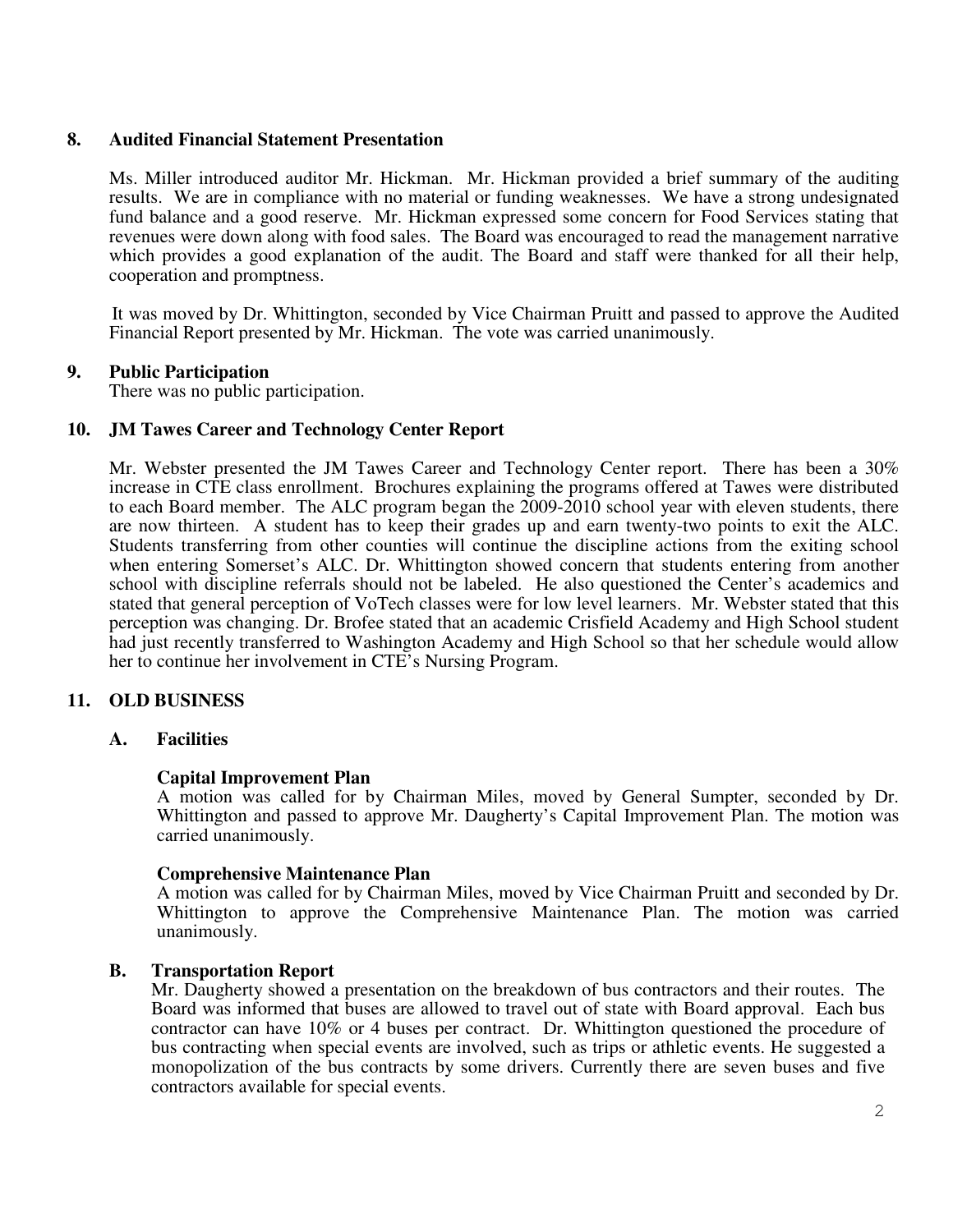### **C. Human Resources**

#### **Staffing Report**

 Mr. Lawson presented a breakdown of the individuals hired for 2009-2010. Chairman Miles questioned the hiring of a person of conditional status versus hiring someone who is already qualified. Dr. Whittington questioned the practice of required certification and asked to speak to Mr. Lawson in a private meeting. The Board was informed that the 2009 school year had the highest % of teachers retained in the past decade. The Board was also briefed on the teacher transfer procedure. Several meetings are held and the transfer is determined by the need of the school or the request of the individual. Dr. Whittington voiced concern of the number of minority instructional assistants at the one particular school. Mr. Lawson stated that some placements are to accommodate the individual.

## **Approval of Revised Job Descriptions**

 It was moved by Dr. Whittington, seconded by Vice Chairman Pruitt and passed to approve following the job descriptions: Secondary Literacy Coach, Computer Lab Teacher, and Computer Aided Drafting Teacher. The Secondary Literacy Coach does not have direct interaction with the student.

### **12. New Business**

### **A. Finance**

### **Policy Guidelines #200-20, Travel**

Ms. Miller informed the Board of proposed revisions made to guidelines for Policy #200-20, the travel policy. Guidelines continue the daily \$50 meal allowance with sales tax reimbursement and suggests a distribution of the \$50 as \$8 for breakfast, \$12 for lunch, and \$30 for dinner.

## **B. Master Plan Update Report**

Dr. Brofee presented an overview of the Master Update distributed to the Board. She explained that this was a very early and incomplete draft and may have formatting errors. Mr. Bloodsworth assisted with the presentation and both he and Dr. Brofee presented a detailed and informative presentation. The goal of the Master Plan Update is to monitor the improvement of students' achievement and performance and to appropriate allocation and expenditures of funds.

The class of 2010 is the second cohort to have to meet the HSA requirement. HSA Intervention is being offered during afterschool tutoring. Teachers will have professional development emphasizing the recognition of student weaknesses and addressing them before they take the High School Assessments. A Pilot Program has been developed for  $5<sup>th</sup>$  graders as an early learning support tool. Teachers are working to engage struggling students and are seeking parent involvement. We need to increase teacher fluency and increase engagement through technology.

Mr. Bloodsworth expressed the need to accelerate growth in all subgroups and to increase Special Education students' proficiency. The drop-out rate is highest in the Special Education male subgroups. The attendance clerks have been staying in contact with parents. To assist with student achievement, the SIS Math Facilitator will be replaced by a full time Math Intervention Teacher.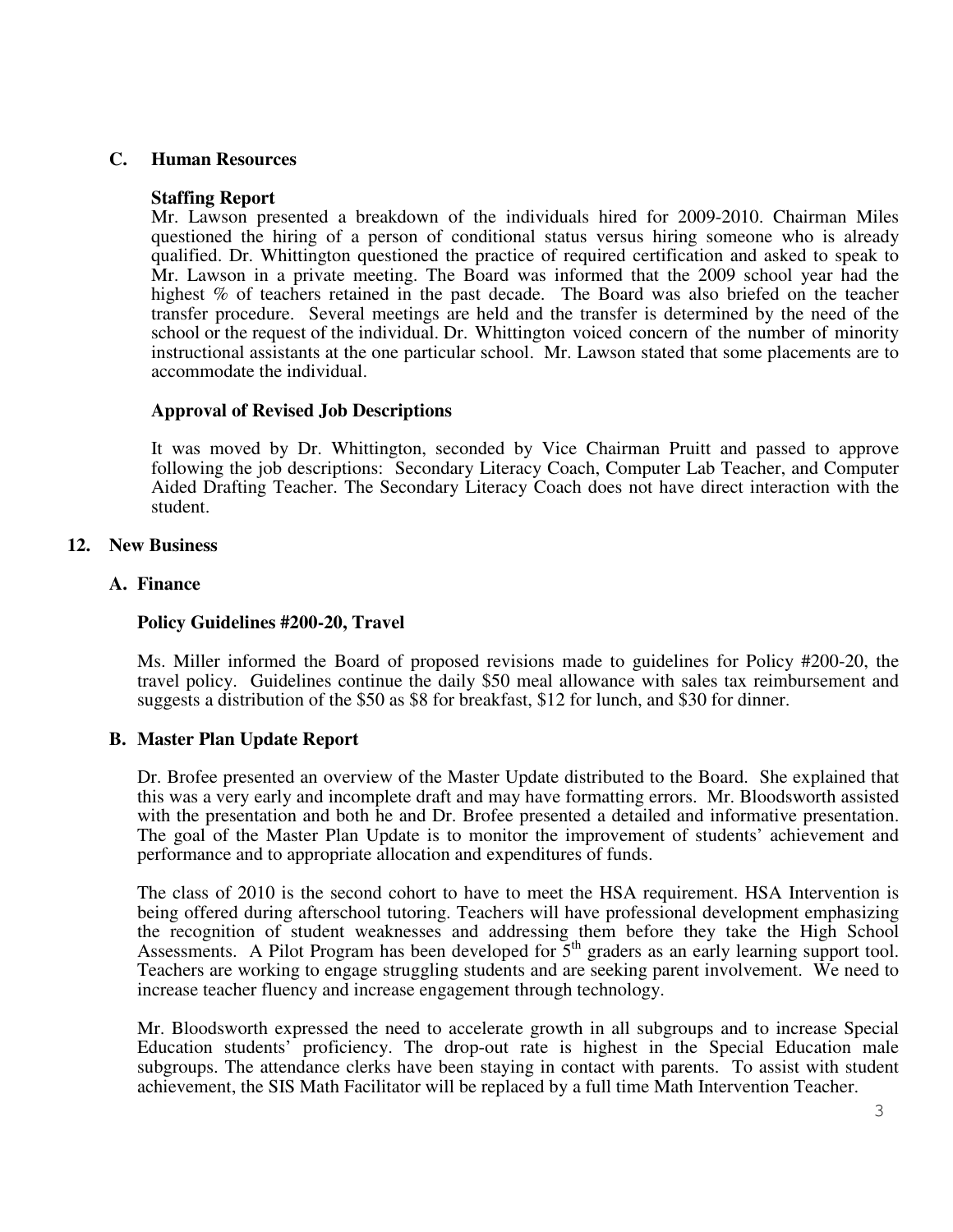In regards to staffing we have gained a 92% highly qualified status. We have been monitoring and following certificate staffing guidelines. Additional updates will be presented at a later date. Somerset has much stronger schools taught by Highly Qualified staff. With the recent budget cut, selected resources are used. Dr. Whittington has requested data on how teacher's absenteeism affect student learning.

### **C**. **Ethics Panel Nominations**

A motion was called for by Chairman Miles, moved by General Sumpter, seconded by Dr. Whittington and passed to add the appointment of Carol Fields along with Dennis Williams, and John Phoebus to the Ethics Panel for 2009-2010. The motion was carried unanimously.

### **D. Out of County Student Request**

It was moved by Vice Chairman Miles, seconded by General Sumpter and passed to approve Ms. Sproul's request to have her two sons,  $(7^{th} \& 8^{th} \text{ grade})$  and her daughter  $(12^{th} \text{ grade})$  to attend Somerset Intermediate and Washington Academy High Schools. The vote was unanimous.

A motion was called for by Dr. Whittington, moved by Vice Chairman Pruitt and passed to approve Mrs. Hamza's request to allow her son to continue to attend Greenwood Elementary even though they will be moving in the near future. The motion was carried unanimously.

#### **E. Considerations for H1N1**

Ms. Thomas presented the Board with information on the H1N1 (Swine) Flu. Teachers are encouraged to wipe down doorknobs, desks, and students to use hand sanitizer. Sick children and teachers are encouraged to stay home when they are sick. There is a concern that the viruses could combine and cause a new outbreak. A flu mist clinic will be held on October 20, 2009 for Pre  $K - 5$ (FREE) and free staff shots will be available. School nurses are tracking increased flu-like symptoms. Parents are being asked to update contact plan. The parents and community will be kept informed making them aware and updated on the H1N1 changes. Brochures have been sent home making them aware of the virus but information about the virus has been changing everyday. We have learned that practitioners are not testing all who may be infected. Cafeterias have installed hand sanitizers.

#### **F. Attendance Consideration**

Ms. Carter presented revised guidelines to the attendance policy. There will be an increase in the number of parent notes for an illness a child can have without penalty.

It was moved by Vice Chairman Pruitt, seconded by Dr. Whittington and passed to approve the student parent note increase. The vote was unanimous.

#### **G. Human Resources Report**

It was moved by Vice Chairman Pruitt, seconded by Dr. Whittington and passed to approve Mr. Lawson's Human Resources report. The vote was unanimous.

New Hires: Adrienne Jenkins, Ella Northam-Smith